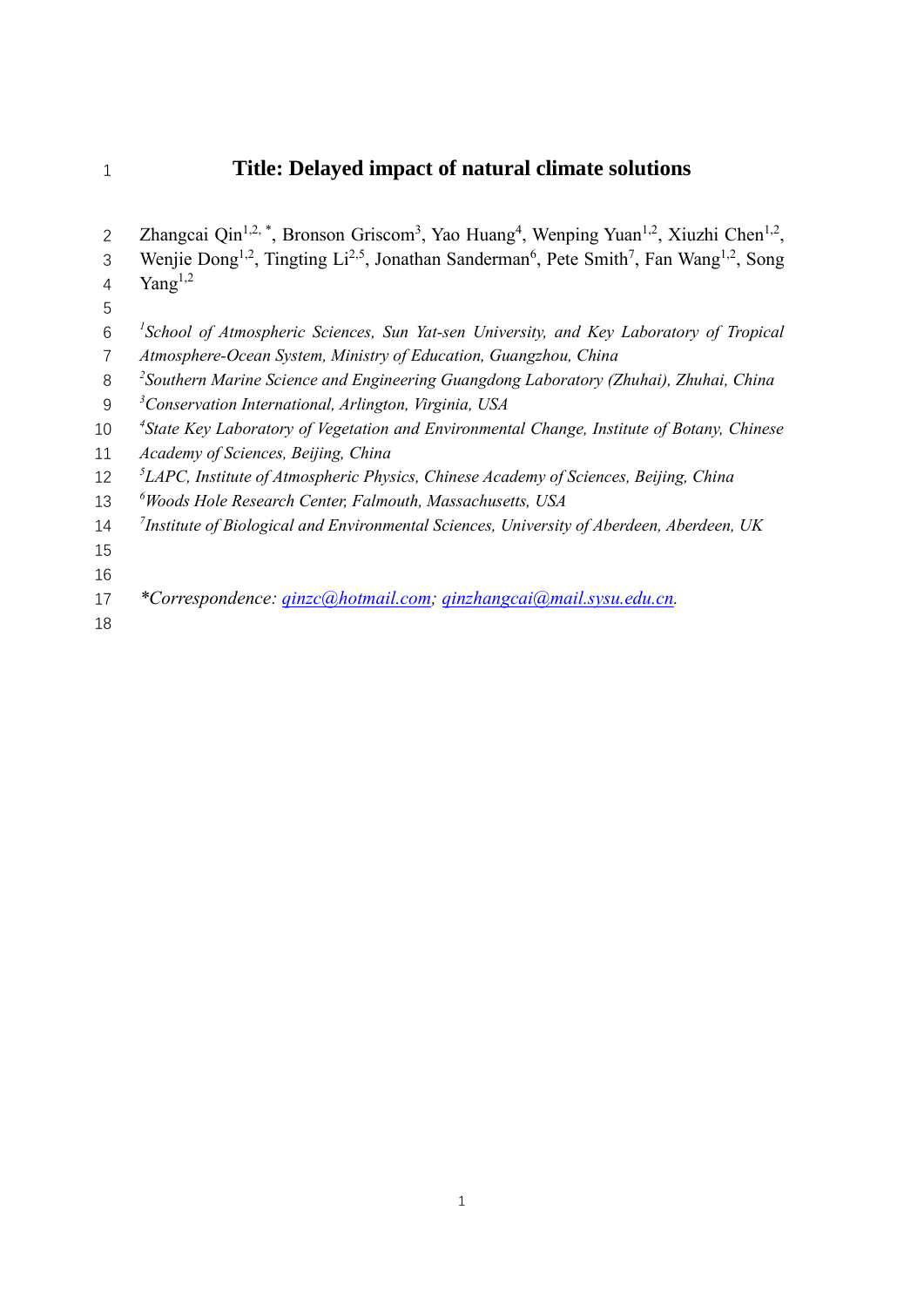To limit global temperature rise, scientists have proposed significant potentials for climate change mitigation from protecting and managing natural systems (Griscom et al., 2017; Paustian et al., 2016; Roe et al., 2019; Smith et al., 2019). However, we show that the speed at which nature's power is unleashed is as important as the mitigation potential. Depending on the time taken for technology deployment and natural carbon gain, actual mitigation can be dramatically delayed, and total mitigation by 2030 or 25 2050 can be more than halved compared to the estimated potential. Delayed or lack of action on implementation would push back the timeline to reduce greenhouse gas emissions, largely undermining the Paris goal. Launching actions learning from past experience can help deliver climate mitigation and sustainable development goals.

## **Natural climate solutions**

 Meeting the Paris goal will be extremely difficult without significant removal of greenhouse gases (GHGs) from the atmosphere (Roe et al., 2019; Smith et al., 2019). 33 Globally, total GHG emissions need to drop by  $50\%$  (about 25 Gt CO<sub>2</sub>e) in the next decade, and reach net zero by 2050 before the 1.5 ℃ target is surpassed. Any delay in action will require even more aggressive reduction efforts later as remedial measures, making meeting the Paris goal even more challenging (IPCC, 2018). Mitigating climate change by land-based systems, recently called natural climate solutions (NCS) (Griscom et al., 2017), has consistently been promoted as one of the most effective, readily available technological options. It represents opportunities to increase carbon sequestration in biomass and soils and/or avoid GHG emissions across global ecosystems (i.e., forest, grasslands, agriculture, and wetlands) (Paustian et al., 2016; Roe et al., 2019; Smith et al., 2019).

 However, the impact of delay in NCS mitigation has been underappreciated. The delay falls into three major categories, delayed action (*type 1*), delayed extent (*type 2*), and delayed intensity (*type 3*) (Fig. 1). Like energy-related sectors, delayed action postpones the start in implementation of NCS pathways, which inevitably delays meaningful mitigation. Moreover, even with immediate action, most NCS pathways still require years to decades to reach their estimated maximum mitigation levels. The annual mitigation potential of a specific pathway is a product of extent (avoidable rate or applicable land area) and intensity (avoidable emissions or enhanced sequestration per unit of extent) (Griscom et al., 2017). The actual mitigation each year is proportional to its annual potential, depending on the time taken to reach full extent (*Te*) (*type 2*) and maximum mitigation intensity (*Ti*) (*type 3*) (Fig. 1a). *Te* is largely dependent on the speed and coverage of technology deployment, and *Ti* heavily relies on ecosystem processes.

### **Time is not on our side**

 Globally, about half of total habitable lands (~5 billion ha) could become available for better use or management under NCS, which could deliver global cost-effective

61 mitigation potential of up to 11.3 Gt CO<sub>2</sub>e annually (Griscom et al., 2017). However,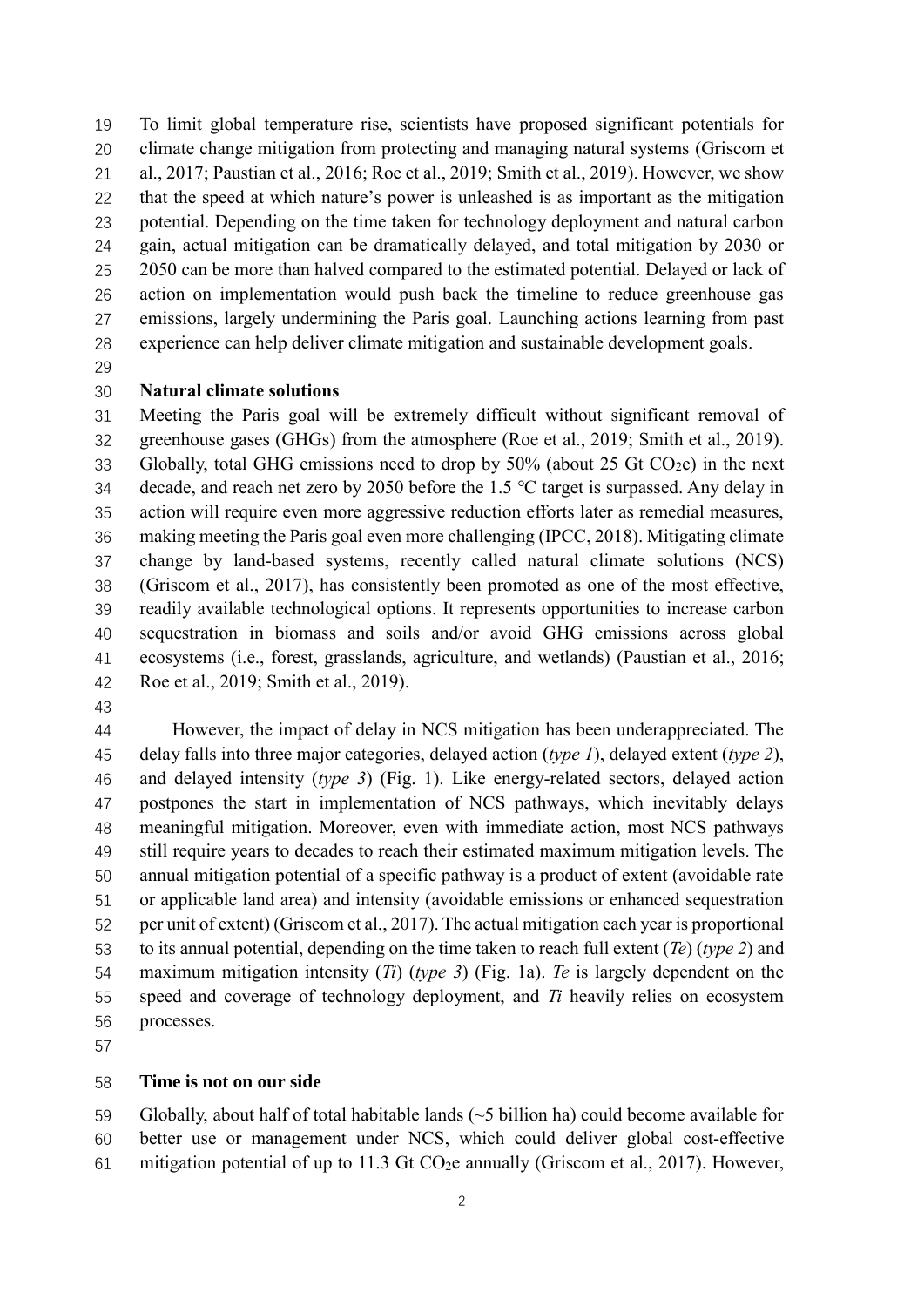the actual mitigation achieved each year is somewhat limited due to delayed impact (i.e., *type 2* and *3*). Among the 20 NCS pathways reported by Griscom *et al*. (2017), four could be implemented without any delay (i.e., avoided conversion of forest, grassland, peatland and coastal wetland), and seven would be delayed in extent (i.e., biochar, cropland nutrient management, avoided woodfuel, natural forest management, improved feed in grazing, improved animal in grazing, and fire management). The remaining nine pathways would be constrained by delays in both extent and intensity (Griscom et al., 2017). *Te* can vary greatly among pathways and nations, from years to decades (Lu et al., 2018). Here, we set the maximum *Te* at 30 yr (i.e., until 2050). *Ti*, however, is mainly due to land use change between ecosystems. It normally takes 5-10 years to see measurable carbon gains in soil and vegetation systems (Deng et al., 2016). We assume a linear change of extent expansion and intensity increase, and that the maximum potential in 2020 would be the same as in 2016 (base year in (Griscom et al., 2017)).

 The simulations show that time dilutes mitigation by both delaying maximum potential and reducing total net present value (NPV) of mitigation (Fig. 1a-b). The longer the delay (*Te or Ti*), the later the NCS pathways reach their maximum mitigation potential. If delayed too long, they may even totally miss the maximum level before the 81 target year of 2030 or 2050 (Fig. 1a). In terms of NPV (Fig. 1b), the total mitigation by 2050 is 125-220 Gt CO2e, depending on *Te and Ti*, while the maximum potential 83 without any delay would have been 260 Gt CO<sub>2</sub>e. The mitigation by 2030 is affected even more, with only 40-70% of maximum potential being realized over the next ten years. With each additional year of delayed *Te*, an average of about 0.8-1.5% and 0.9- 1.1% of total mitigation would be diminished by 2030 and 2050, respectively (Fig. 1b). 

 Moreover, our estimates excluded impacts from delayed action (i.e., *type 1*) that applies to all NCS pathways, including those unaffected by *Te* or *Ti*. The timeline to reduce global GHG emissions would be pushed back if NCS remains as "armchair strategy". We are simply losing the race with time, and the Paris goal is on the brink of becoming impossible (IPCC, 2018; Roe et al., 2019).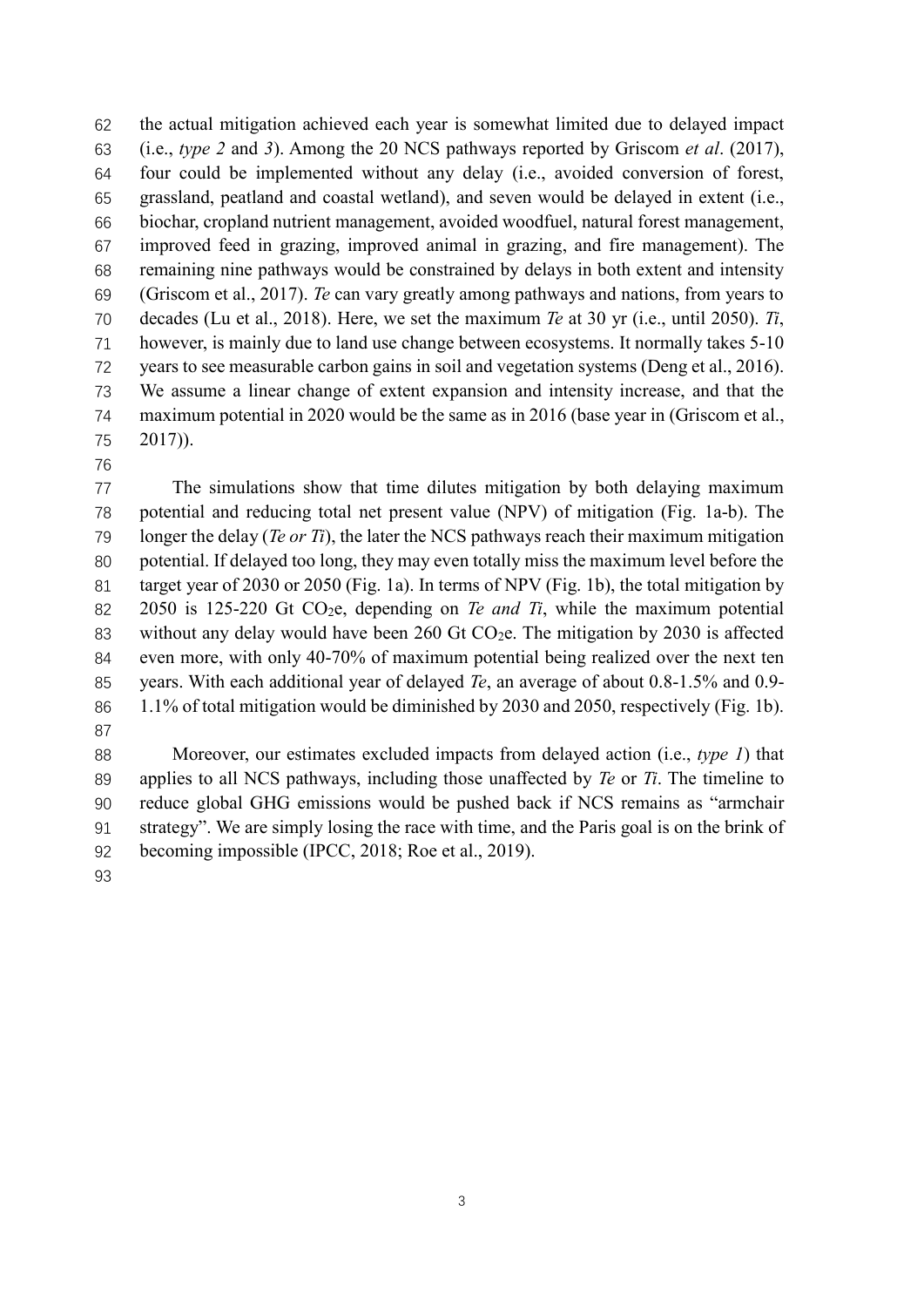

| (c)                 |                                                                                  |  |  |  |  |
|---------------------|----------------------------------------------------------------------------------|--|--|--|--|
| Delay types         | Lessons learned and best practices to minimize delays                            |  |  |  |  |
| Type 1              | Act now!<br>$\checkmark$                                                         |  |  |  |  |
| (delayed action)    | Global coordination efforts and engagement with stakeholders<br>✓                |  |  |  |  |
|                     | and land users (e.g., $4p1000$ , UN $SDGs^1$ )                                   |  |  |  |  |
|                     | $\checkmark$ Government incentivization and subsidization                        |  |  |  |  |
|                     | $\checkmark$ Increasing <b>public awareness</b> of climate change and multiple   |  |  |  |  |
|                     | economic and social benefits of NCS                                              |  |  |  |  |
| Type 2              | <b>Protecting</b> existing ecosystems with rich and irrecoverable<br>✓           |  |  |  |  |
| (delayed extent)    | carbon pools (e.g., wetlands, peatlands and tropical forest)                     |  |  |  |  |
|                     | $\checkmark$ Prioritizing NCS pathways, starting with pathways with              |  |  |  |  |
|                     | instantaneous mitigation responses and those requiring less                      |  |  |  |  |
|                     | intensive investment                                                             |  |  |  |  |
|                     | $\checkmark$ Speeding up mitigation technology deployment by initializing        |  |  |  |  |
|                     | NCS projects across the country                                                  |  |  |  |  |
|                     | Selecting region-specific best NCS pathways to avoid failure and<br>$\checkmark$ |  |  |  |  |
|                     | unintended consequences                                                          |  |  |  |  |
| Type 3              | Minimizing disturbances to native ecosystems during land<br>✓                    |  |  |  |  |
| (delayed intensity) | transitions (e.g., reducing soil disturbances during establishment               |  |  |  |  |
|                     | of plantations and reforestation)                                                |  |  |  |  |
|                     | Improving management practices to <i>speed up</i> carbon<br>✓                    |  |  |  |  |
|                     | sequestration in vegetation and soils. For instance, making use of               |  |  |  |  |
|                     | applied nucleation strategy to facilitate forest recovery; increasing            |  |  |  |  |
|                     | organic carbon inputs in agricultural soils; applying grazing                    |  |  |  |  |
|                     | exclusion, re-seeding and reduced grazing intensity measures in                  |  |  |  |  |
|                     | grasslands; shifting species or improving community composition to               |  |  |  |  |
|                     | improve carbon storage, and reduce methane emissions in wetlands                 |  |  |  |  |

 1 Sustainable Development Goals of the United Nations: <https://www.un.org/sustainabledevelopment/sustainable-development-goals/>

94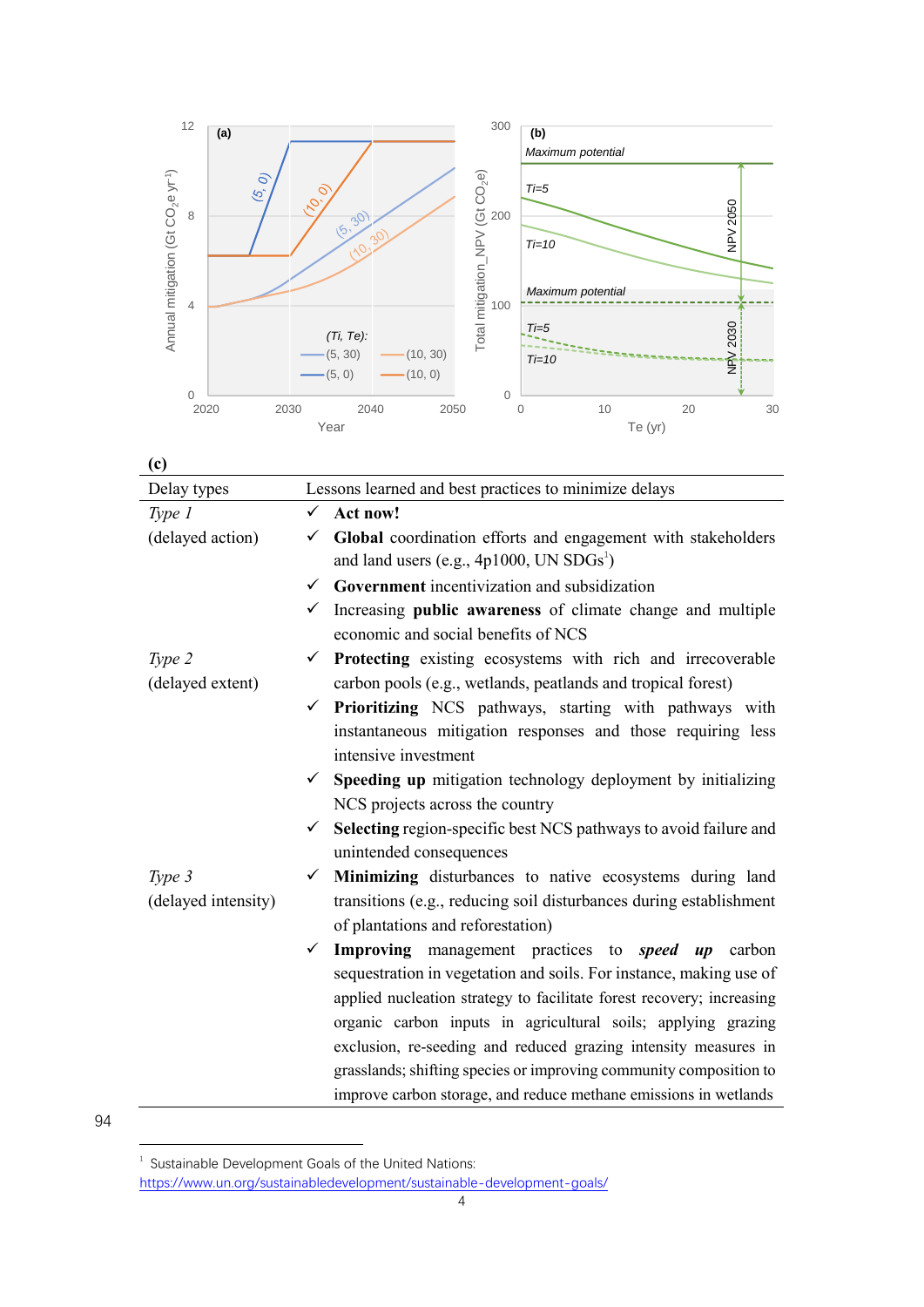**Fig.** 1. Delayed mitigation and potential measures to lessen the delay impact. (a) Depending on *Te* and *Ti*, the time taken to reach maximum annual mitigation can be dramatically delayed (a). Therefore, net present value (NPV) of mitigation by 2030 (NPV2030) or 2050 (NPV2050) becomes smaller than the estimated maximum 99 potential (b). Learning from past experience and adopting best management practices can help to lessen the delay impact (c). *Te* and *Ti* represent the time taken to reach full 101 extent and maximum mitigation intensity, respectively. NPV is based on a discount rate 102 of 2% (IPCC, 2007).

#### **Actions to minimize delays**

 There is still a credible scientific basis for mitigation and other ecosystem services via ecosystem restoration and other NCS pathways, if we take global actions to minimize delayed impact in time (Bradford et al., 2019; Griscom et al., 2017; Roe et al., 2019). First of all, *Type 1* delays can be minimized with global immediate actions: the best time to act is now (if not already) (Fig. 1c). For instance, China has launched six nationwide ecological projects since the 1970s, covering about half of its national 111 forests and one-fifth of grasslands (Lu et al., 2018). As a result, a total of  $0.5$  Gt CO<sub>2</sub>e 112 yr<sup>-1</sup> was sequestered in natural ecosystems during the 2000s (Lu et al., 2018), equaling to 12% of global low-cost mitigation (Griscom et al., 2017). The legacy effects of existing restored ecosystems and continuing efforts for project expansion is having a local and even global impact on climate mitigation (Lu et al., 2018). Policies at national and global scales play an irreplaceable role in promoting NCS to avoid delays of all types, especially delayed action (*type 1*). Governments can initiate and incentivize certain pathways, and speed up pathways with potential delays in meeting full extent. Also, actions on NCS demand global coordination efforts and engagement with stakeholders and land users, based on cultural, political and socioeconomic understanding (Goldstein et al., 2020; Paustian et al., 2016; Roe et al., 2019; Smith et al., 2019). NCS pathways share a fundamental basis and similar goals with many ecological restoration projects and international initiatives (e.g., 4p1000, Sustainable Development Goals) (Bradford et al., 2019; Roe et al., 2019) (Fig. 1c).

 Delays in extent (*type 2*) can be further shortened via ecosystem protection, pathway prioritization, and local and global planning (Fig. 1c). For instance, priority can be given to pathways with instantaneous mitigation responses and those requiring less intensive investment, i.e., avoiding conversions of existing lands with rich carbon pools (e.g., forests and wetlands) and protecting irrecoverable carbon ecosystems (e.g., peatlands and mangroves) (Goldstein et al., 2020; Roe et al., 2019). From the experience of China's ecological projects, nationwide planning and regular local inspection can speed up mitigation technology deployment across the country and also avoid unintended failure or consequences (Lu et al., 2018).

Finally, to minimize delays in reaching maximum mitigation intensity (*type 3*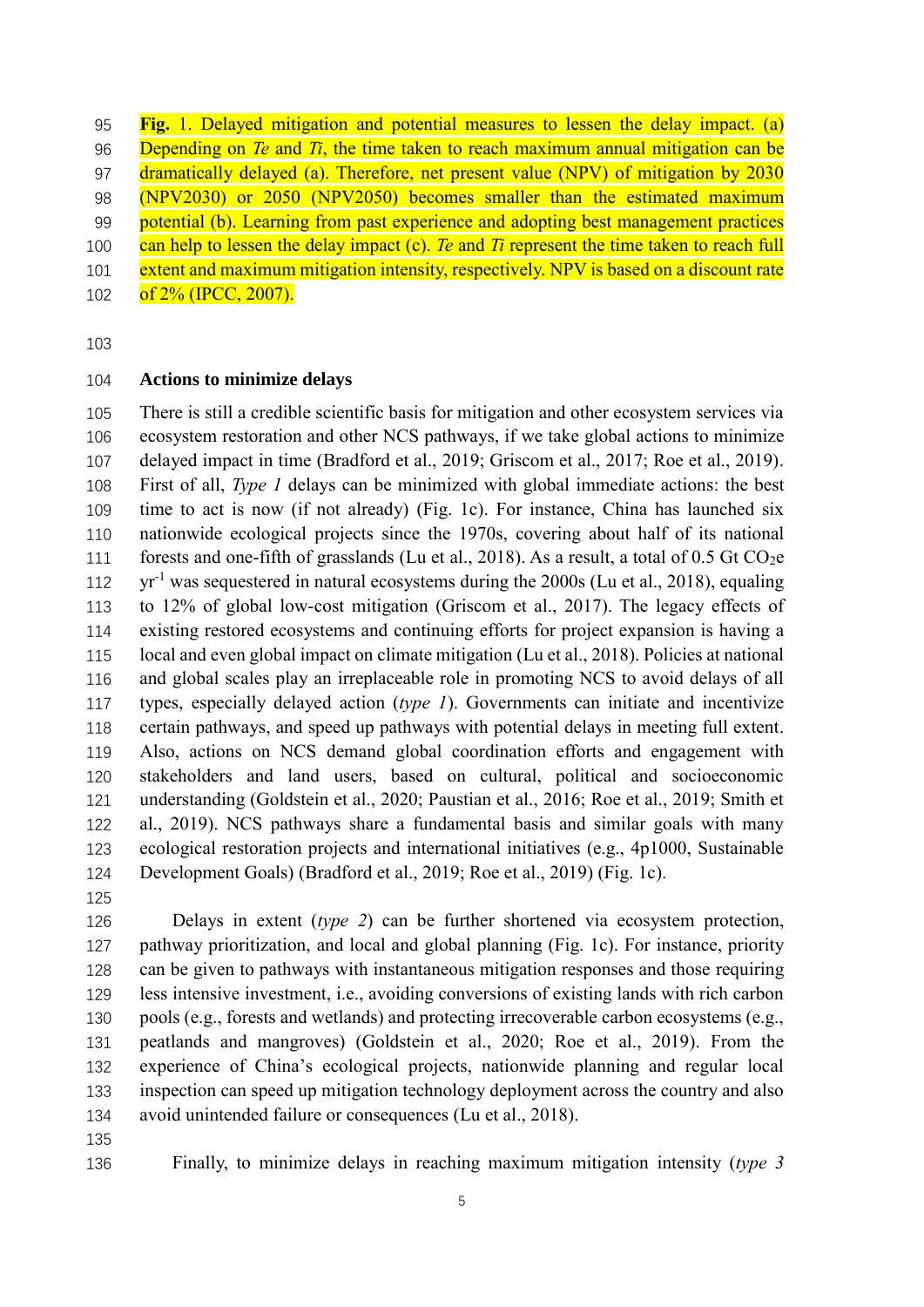delay), best management should be encouraged in NCS pathways to accelerate carbon gains in ecosystems (Fig. 1c). For example, estimated reforestation potential is based on meta-analyses of field studies, in which a range of initial delays in forest stand initiation are included in decadal mean sequestration rates, as a function of observed 141 barriers to stand initiation (Griscom et al., 2017). Measures can be taken to assist natural forest regeneration (e.g. applied nucleation) that accelerate and thus increase decadal growth rates. Similarly, other ecosystems (i.e., agriculture, grasslands and wetlands) can be managed with best practices to facilitate carbon accumulation or emission reduction, and therefore to lessen the delay impact.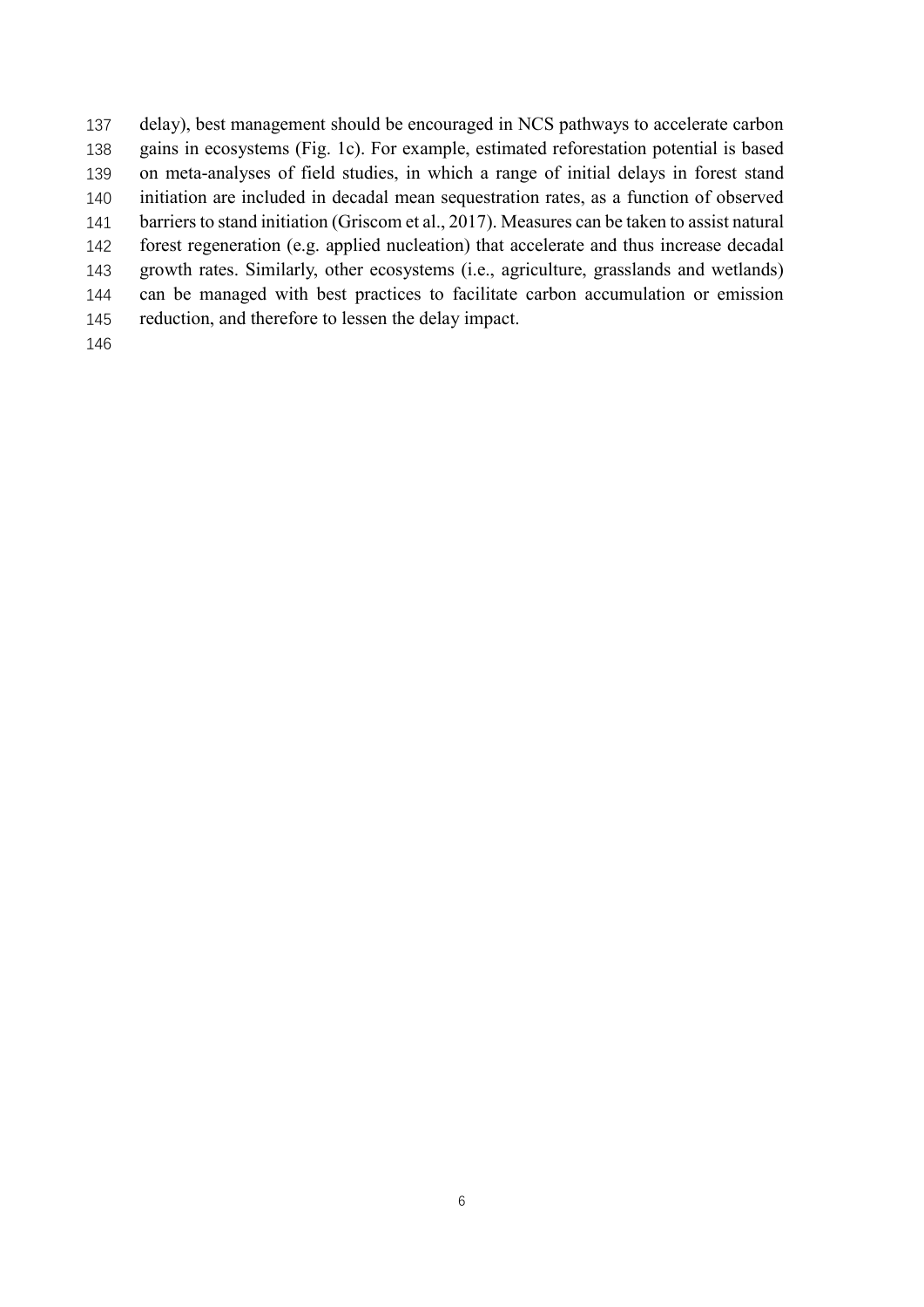# **Acknowledgement**

- This work was supported by the National Basic Research Program of China (2016YFA0602701), the National Natural Science Foundation of China (41975113; 91937302), and the Guangdong Provincial Department of Science and Technology
- (2019ZT08G090). The authors declare no conflict of interests.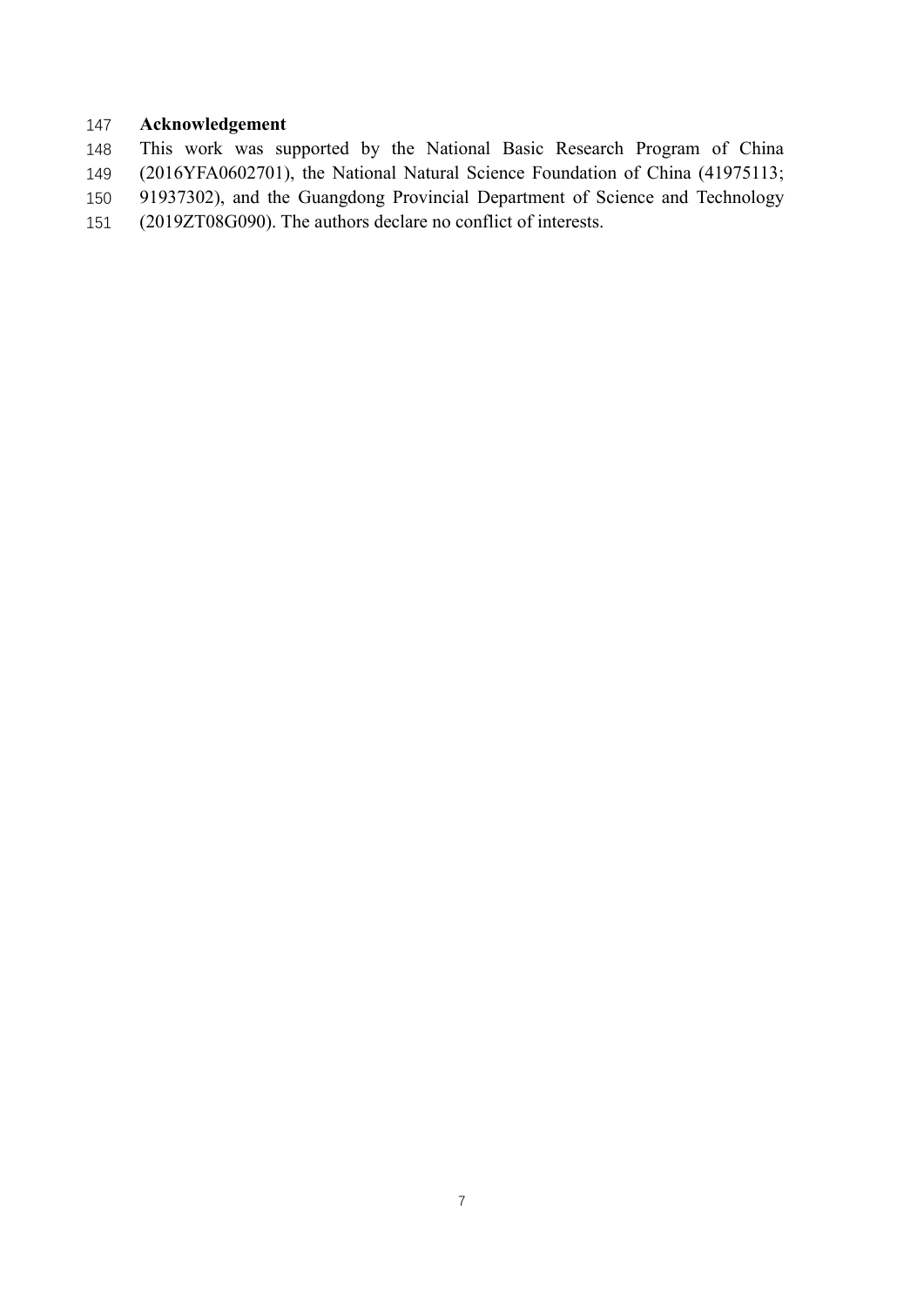#### **References**

|  |  |  |  |  |  |  | 153 Bradford, M. A., Carey, C. J., Atwood, L., Bossio, D., Fenichel, E. P., Gennet, S., Fargione, J., Fisher, |
|--|--|--|--|--|--|--|---------------------------------------------------------------------------------------------------------------|
|--|--|--|--|--|--|--|---------------------------------------------------------------------------------------------------------------|

- J. R. B., Fuller, E., Kane, D. A., Lehmann, J., Oldfield, E. E., Ordway, E. M., Rudek, J.,
- Sanderman, J., & Wood, S. A. (2019). Soil carbon science for policy and practice. *Nature Sustainability*, *2*(12), 1070–1072. https://doi.org/10.1038/s41893-019-0431-y
- 
- Deng, L., Zhu, G., Tang, Z., & Shangguan, Z. (2016). Global patterns of the effects of land-use changes on soil carbon stocks. *Global Ecology and Conservation*, *5*, 127–138.
- https://doi.org/10.1016/j.gecco.2015.12.004
- Goldstein, A., Turner, W. R., Spawn, S. A., Anderson-Teixeira, K. J., Cook-Patton, S., Fargione, J.,
- Gibbs, H. K., Griscom, B., Hewson, J. H., Howard, J. F., Ledezma, J. C., Page, S., Koh, L.
- P., Rockström, J., Sanderman, J., & Hole, D. G. (2020). Protecting irrecoverable carbon in
- Earth's ecosystems. *Nature Climate Change*, *10*(4), 287–295. https://doi.org/10.1038/s41558-020-0738-8
- Griscom, B. W., Adams, J., Ellis, P. W., Houghton, R. A., Lomax, G., Miteva, D. A., Schlesinger, W.
- H., Shoch, D., Siikamäki, J. V., Smith, P., Woodbury, P., Zganjar, C., Blackman, A.,
- Campari, J., Conant, R. T., Delgado, C., Elias, P., Gopalakrishna, T., Hamsik, M. R., …
- Fargione, J. (2017). Natural climate solutions. *Proceedings of the National Academy of Sciences*, *114*(44), 11645–11650. https://doi.org/10.1073/pnas.1710465114
- IPCC (Intergovernmental Panel on Climate Change). (2007). *Climate Change 2007: The Physical*
- 
- *Science Basis: Contribution of Working Group I to the Fourth Assessment Report of the*
- *Intergovernmental Panel on Climate Change*. Cambridge, UK: Cambridge University Press
- IPCC (Intergovernmental Panel on Climate Change). (2018). *Global Warming of 1.5°C. An IPCC*